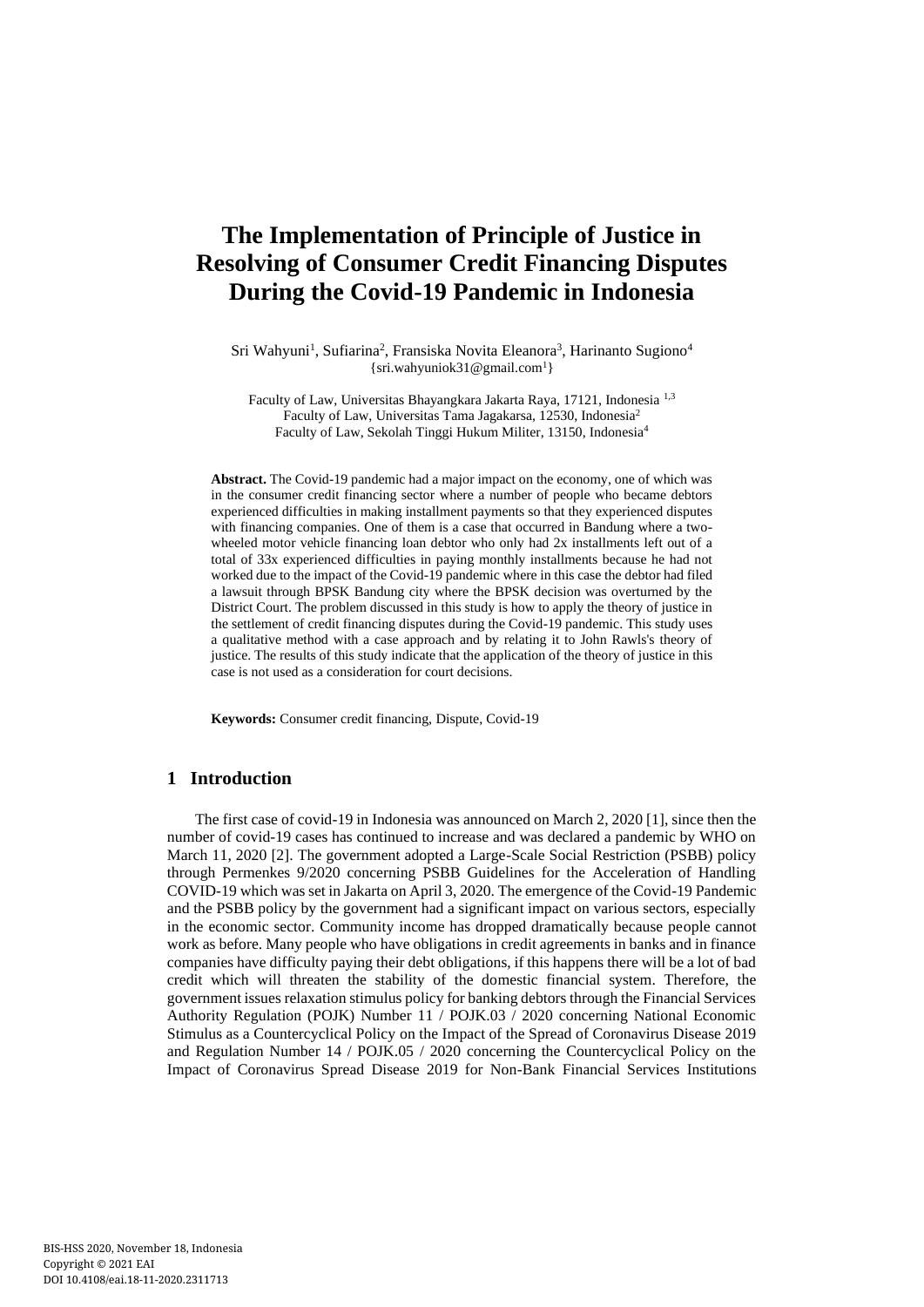(LJKNB). Based on the POJK provisions, it is stated that NBFIs can provide financing restructuring to debtors who are affected by the spread of covid-19.

Various cases of financing disputes began to occur after the emergence of the Covid-19 pandemic, one of which was the financing dispute between Siti Solihat and PT Federal International Finance (FIF) based on decision 336/Pdt.G/2020/PN.Bdg. The background of this case was when Siti Solihat had a consumer financing agreement in the form of motorcycle financing on June 3, 2017 with installments for a period of 33 months, Siti Solihat made 31 months of payments, and then due to the Covid-19 pandemic, Siti Solihat had difficulty making payments. The remaining 2 months of the last installment. As a result of the arrears in installments, Siti Solihat's motorbike that was being driven by her child was stopped in the middle of the road by a third party who claimed to be from FIF and handed over the data of Siti Solihat's motorcycle vehicle precisely with the aim of taking the motorbike because it was still in arrears of payment [9]. Siti Solihat's motorbike and STNK were taken by a third party. According to the third party's information, if the motorbike and STNK want to be returned, please contact the FIF to solve it. However, when Siti Solihat came to the FIF to take care of taking the motorbike pulled by the third party, it turned out that the motorbike was not in the FIF Lembang office and was advised by the FIF to report to the Cinambo Police, Bandung. Then Siti Solihat took this problem to the Bandung Consumer Dispute Resolution Agency. Then the BPSK according to Decision Number 18/G/VII/2020/BPSK.Bdg. August 11, 2020, in the decision stated that the Business Actor, in this case PT. FIF Lembang Branch as Business Actor / Defendant to return the motorbike owned by Siti Solihat as the Consumer / Plaintiff, then Siti Solihat as the consumer / Plaintiff was sentenced to pay the outstanding arrears.

Then the PT. FIF Lembang Branch filed an objection to the Bandung District Court and based on Decision Number 336/Pdt.G/2020/PN.Bdg. and the contents of the decision state that BPSK is not authorized to examine and adjudicate the case and cancel the BPSK decision Number 18/G/VII/2020/BPSK.Bdg. and sentenced Siti Solihat to pay a court fee of Rp. 376,000.

This study uses substantive justice theory in analyzing existing problems. Anwar C [3] said that humans are not perfect in making laws because it requires the ability of judges to interpret laws, therefore judges are encouraged to explore a sense of substantive justice rather than being bound by statutory provisions. Based on this description, the authors are interested in analyzing how is the implementation of principle of justice in the resolving of consumer credit financing disputes during the Covid-19 pandemic in Indonesia.

## **2 Method**

This research method uses normative legal research methods with a qualitative approach. This qualitative research method is a research model that comes from social science to examine social problems and phenomena in depth with a relatively small research area or population but focus on data analysis. Conducted qualitatively, namely not using numbers and formulas but focusing on case studies in accordance with court decisions.

According to Soerjono Soekanto [4], research is a scientific activity based on analysis and construction carried out systematically, methodologically and consistently and aims to reveal the truth as manifestation of the human desire to know what it is facing. Then according to Peter Mahmud Marzuki [5], normative legal research is a process to find a rule of law, legal principles, and legal doctrines in order to answer the legal issues faced. In this study, including normative legal research using secondary data in the form of journals, books, court decisions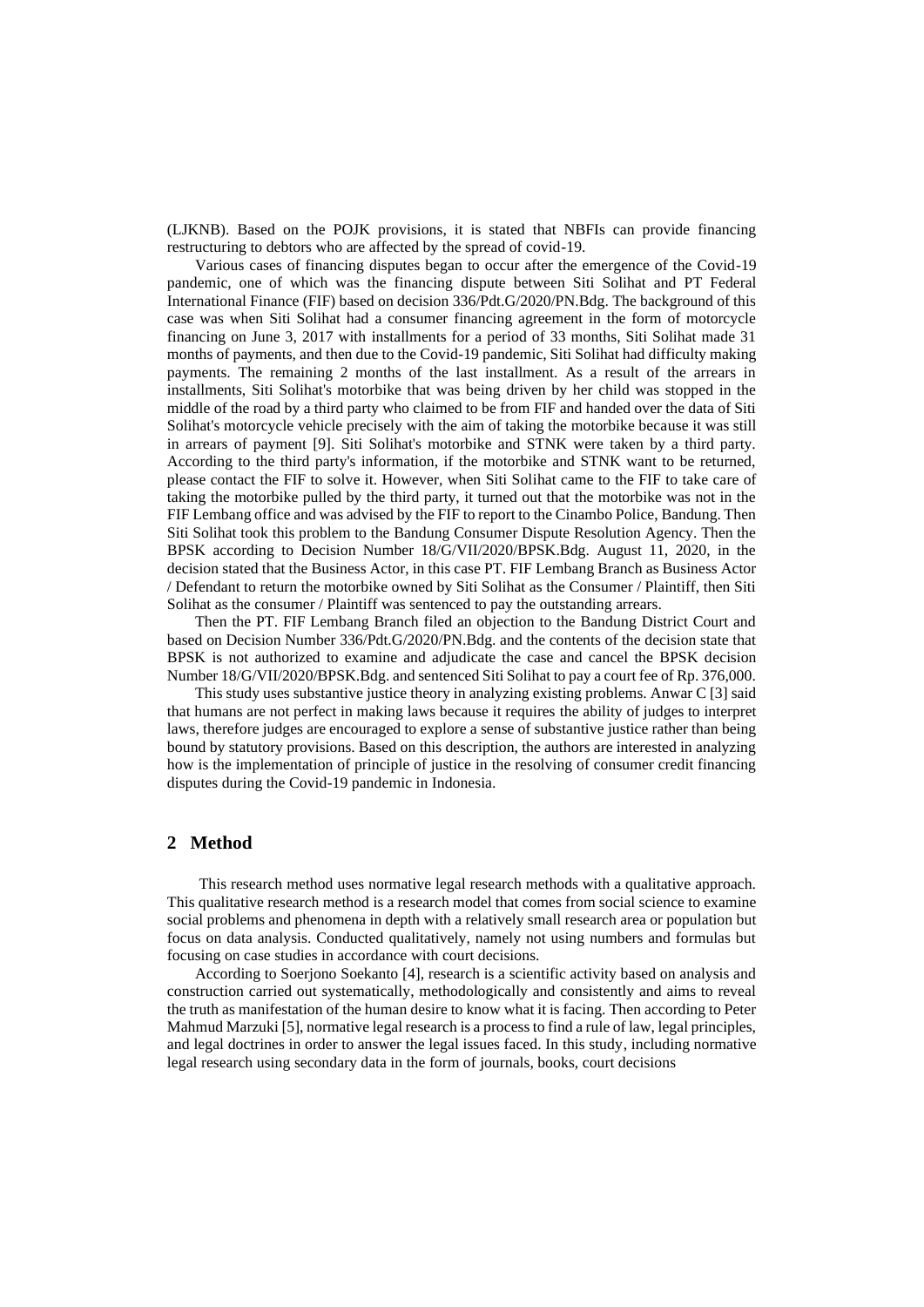# **3 Results and Discussion**

The first cases of Covid-19 were found in Wuhan, China in December 2019 [6]. Since then, the Covid-19 cases began to spread throughout the world. As of February 29, 2020, there have been 102 positive cases of Covid-19 in Singapore [7]. Singapore began imposing travel restrictions on China and South Korea. As a result of the Covid-19 pandemic, the economies of these countries are experiencing a decline. China's economic growth fell -6.8% in the first quarter of 2020 [8], and Singapore economy down -0.3%. Indonesia announced the first case of Covid-19 on March 2, 2020 and adopted the Large-Scale Social Restrictions (PSBB) policy on April 3, 2020. The impact of covid-19 on the Indonesian people has occurred since the outbreak of the coronavirus in China in late December 2019 and its economic impact began to wider since March 2019 which caused the Indonesian economy to contracted by -5.3% in the second quarter of 2020. Since the Covid-19 pandemic, many consumer financings disputes have occurred.

#### **3.1 The Dispute Case**

This consumer dispute case appeared at the beginning of the emergence of the Covid-19 pandemic. Siti Solihat has a consumer credit financing agreement with PT Federal International Finance (FIF) in the form of financing for Honda Beat motorbikes in June 2017 for a period of 33 months. Siti Solihat has made 31 installments, but in early 2020 Siti Solihat had difficulty paying the remaining 2 installments due to her job loss due to the Covid-19 pandemic. On June 24, 2020 at around 10:00 WIB in the Cinambo area of Bandung, his son was stopped by two men who claimed to be field officers from the FIF branch of Lembang (Third Party). They asked about the ownership of the motorbike and matched the data they held, the third party said that the motorbike was in arrears in installments, so it had to be withdrawn (confiscated). Finally, the two men took the motorbike along with the STNK by giving a confiscation certificate and asking to hand over the confiscation letter to the Honda Motorcycle Dealer on Jl. Cihampelas Bandung. The third party said that Siti Solihat's motorbike was taken to the FIF Lembang office and waited there and asked to contact Mr. Yogi at the FIF. When Siti Solihat came to the FIF office, Mr. Yogi admitted that he did not know anything about the motorcycle withdrawal and gave a cover letter to the police. Cinambo. Siti Solihat, who did not get a solution to the problem from the Lembang branch of FIF, complained to the Bandung City Consumer Dispute Resolution Agency (BPSK) on July 13, 2020. Siti Solihat and FIF agreed to choose a dispute resolution method through BPSK procedures and convened, but before the trial was concluded, FIF party left the court and did not attend again until the trial was decided by the decision of BPSK Number 18/G/VII/BPSK.BDG. The decision of the BPSK for the city of Banding is as follows:

- State that the Defendant/Business Actor is unable to prove his/her innocence.
- Sentenced the Defendant / Business Actor to return a motorcycle with the HONDA Type Beat Brand, Year 2017, white color, No. Pol. D.6780.AAZ, No. Frame: MH1IFZ112HK817897, No. Machinery: JFZ1E1831363, BPKB and STNK under the name of SITI SOLIHAT, along with the accompanying documents or replacing them with similar items of the same qualification and quality to the Plaintiff; within 14 (fourteen) calendar days from the date of this judgment.
- To punish the Plaintiff / Consumer to pay in arrears that are still due to the Defendant / Business Actor within a maximum period of 14 (fourteen) calendar days from the date of this judgment.
- − All costs incurred in the examination of this dispute shall be borne by the State.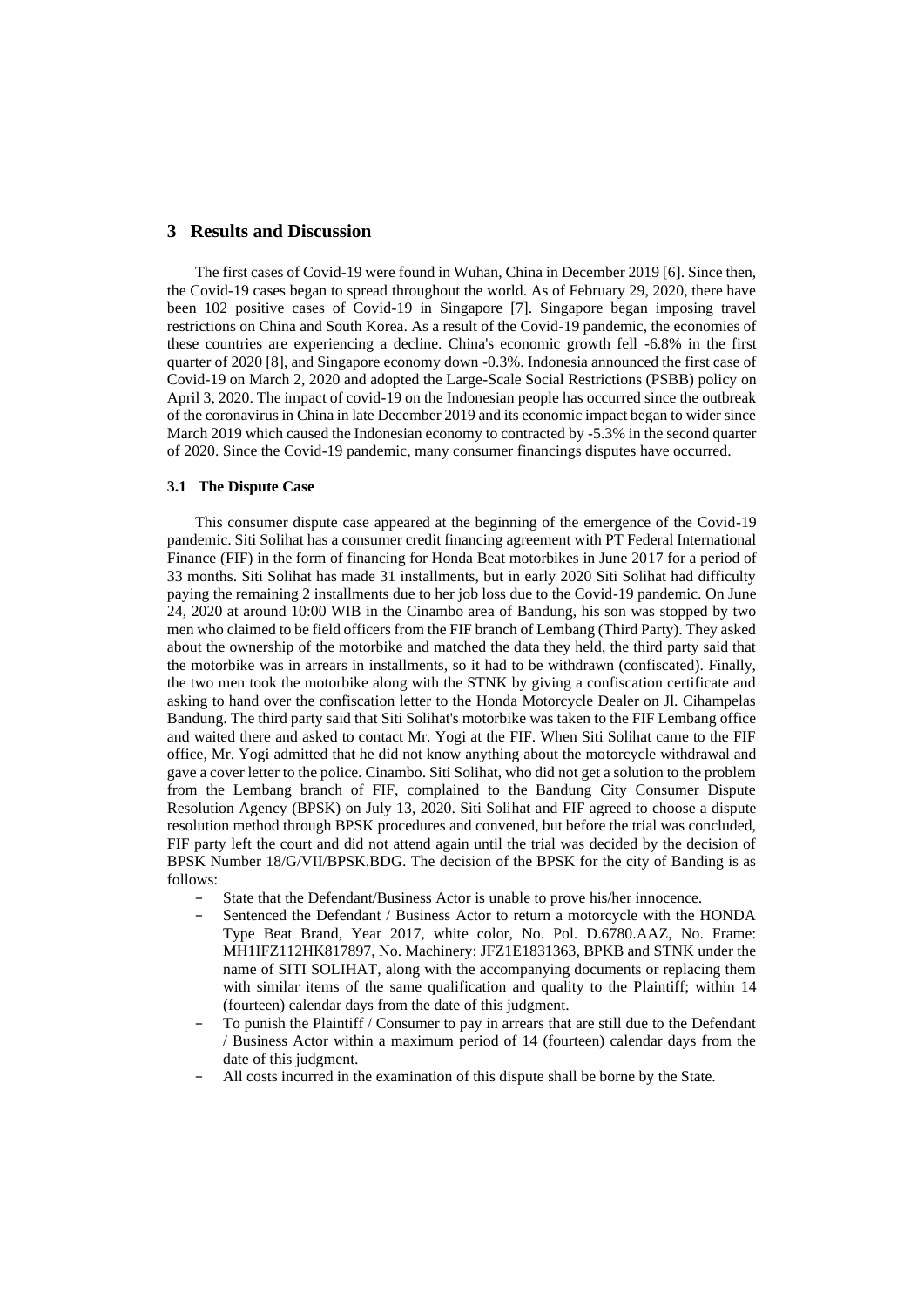Then, the FIF party filed an objection to the Bandung City BPSK decision to the Bandung District Court.

#### **3.2 Claims of Petitioners**

The Plaintiff's claim (PT. FIF Cabang Lembang) is as follows:

- − Granted all of the objection petitioners' application for objections;<br>
− To declare that RPSK Bandung does not have the authority to adju
- To declare that BPSK Bandung does not have the authority to adjudicate disputes;
- Declare that the Bandung City BPSK Procedure in this case is invalid so that the Bandung City Consumer Dispute Resolution Agency (BPSK) Arbitration Decision No: 18 / G / VII / 2020 / BPSK. BDG has become legally flawed so it must be declared null and void;
- Declare the Arbitration Decision of the Bandung City Consumer Dispute Resolution Agency (BPSK) No: 18 / G / VII / 2020 / BPSK. BDG in excess of the Lawsuit (Ultra Petitum Partium);
- Declare that the Consumer Financing Agreement No. 301001455417 dated 3 June 2017 between Siti Solihat and PT Federal International Finance is valid and valuable in accordance with the valid terms of the agreement and must be implemented;
- To declare that PT Federal International Finance is not involved and is not responsible for the handover of the HONDA Type Beat Motorcycle, Year 2017, white color, No. Pol. D.6780.AAZ, No. Frame: MH1IFZ112HK817897, No. Machine: JFZ1E1831363, BPKB and STNK on behalf of SITI SOLIHAT carried out by the Respondent's child Objection to an unknown person by PT Federal International Finance;
- Stating that the handover letter or document used by the Respondent for Objection to file a complaint at the Bandung City BPSK is the Official Report on the Settlement of False Financing Liabilities and not an Official Report on the Settlement of Financing Liabilities owned by PT Federal International Finance;
- To punish the Respondent's objection to pay off the remaining debt and a fine due to consumer delay;
- Declare that the Respondent has legally and convincingly manipulated the reality by using a letter or document in the examination which was suspected of being fake, hiding the documents of a decisive nature, and a series of deception related to the case which was decisive in nature;
- Declare the Arbitration Decision of the Bandung City Consumer Dispute Resolution Agency (BPSK) No: 18 / G / VII / 2020 / BPSK. BDG legally flawed and declared null and void or at least completely annulled;
- To punish the Objection Respondent to pay the entire cost of the case in the examination of the objection request at the Special Class IA Bandung District Court.

#### **3.3 District Court Decisions**

The Bandung District Court Judge decided as follows:

- Granted the objection petitioner from PT Federal International Finance Bandung Branch Objection Petitioner;
- Declare that the Consumer Dispute Resolution Agency (BPSK) is not authorized to examine and adjudicate this case;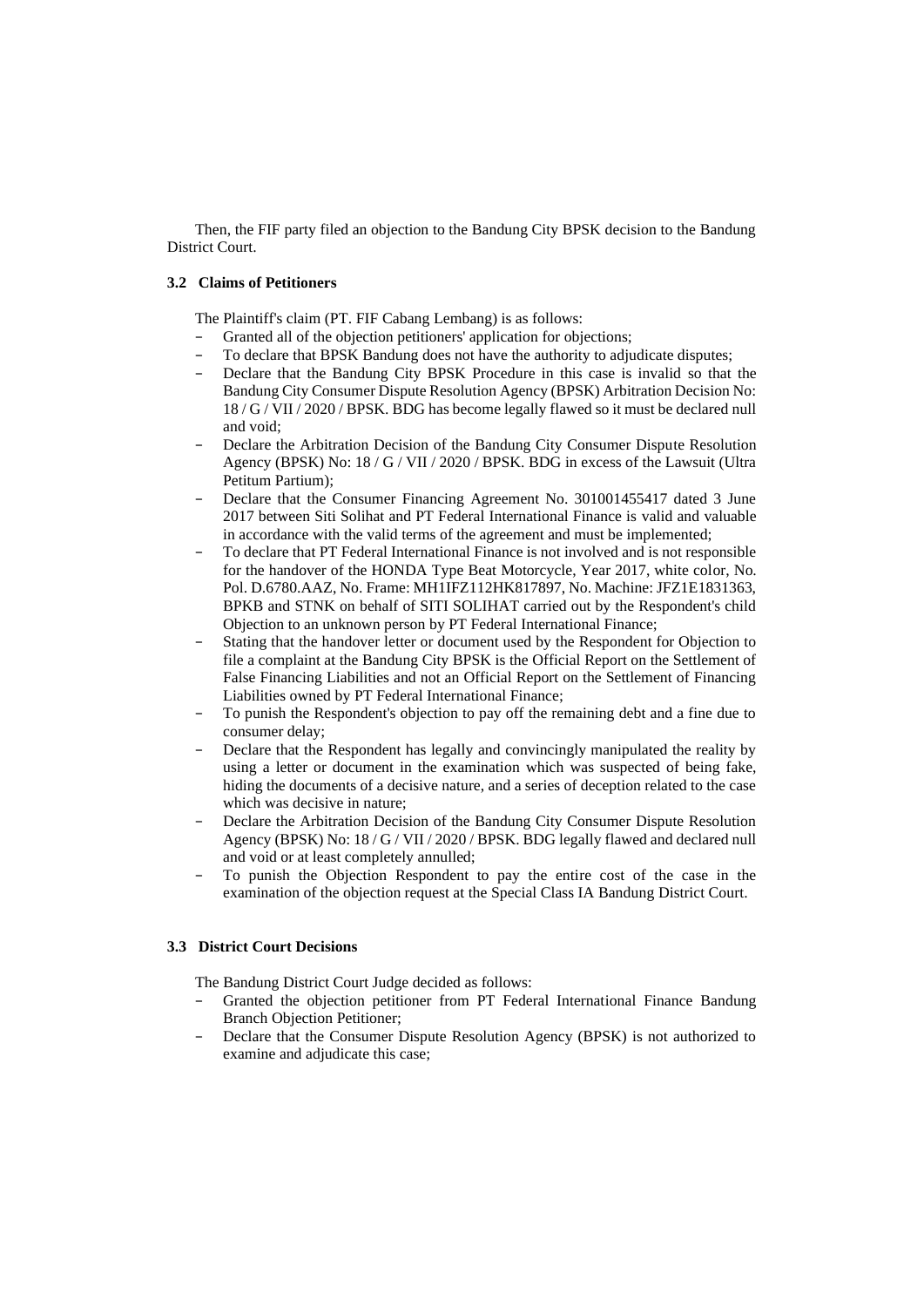- Canceling the Decision of the Bandung Consumer Dispute Resolution Agency Number 18/G/VII/2020/BPSK.BDG dated 11 August 2020;
- Sentencing the Respondent to Objection (Siti Solihat) to pay the cost of this case in the amount of Rp. 376,000.00 (three hundred seventy-six thousand rupiah);

#### **3.4 Analysis**

The government has issued relaxation regulations in the credit sector through OJK Regulation (POJK) Number 11 / POJK.03 / 2020 concerning National Economic Stimulus as a Countercyclical Policy on the Impact of the Spread of COVID-19 on March 13, 2020 and POJK Number 14/POJK.05/2020 concerning the Countercyclical Policy on the Impact of Coronavirus Spread Disease 2019 for Non-Bank Financial Services Institutions (LJKNB) on April 14, 2020. From the timeframe from the difficulty of payment from Siti Solihat (Debtor) to the taking of the Debtor's motorcycle by a third party, this is the time span where the Covid-19 spread in the world and the Government's implementing policies through POJK No. 11 and 14 of 2020. Besides that, the debtor has shown good faith by making 31 payments out of a total of 33 installments, so that the Debtor's installment obligation only has 2 installments left. In this case, the debtor is entitled to legal protection and relaxation of relief in paying the remaining installments because he started experiencing problems when the Covid-19 pandemic began. The creditors' action of using a third party to collect the remaining installments is inappropriate during the Covid-19 pandemic and there are relaxation rules from the government. The attitude of the creditor who is not responsible for the taking of the debtor's vehicle by a third party is very detrimental to the debtor because this might not happen if the creditor has good faith in solving the debtor's problem considering the debtor's debt has almost been paid off.

The judge only considers the objection of the creditor regarding the legal standing of the BPSK decision based on consumer financing agreement document number 301001455417 and the existence of a financing agreement according to the validity conditions of the agreement according to Article 1320 of the Civil Code.

The judge did not consider the existence of a pandemic condition that had an impact on the debtor. The judge did not consider the existence of the relaxation policy given by the government through POJK Number 11 and POJK Number 14 of 2020 so that financial service actors provide restructuring for debtors affected by the Covid-19 pandemic. The judge did not consider the payments made by the debtor 31 times and only 2 installments were left. The judge did not consider that a third party took the debtor's vehicle on the road. The judge did not consider the protection of consumer personal data which should be confidential but known in detail by third parties. The judge did not consider the existence of a financing company cooperation with a third party in conducting debt collection.

## **4 Conclusion**

It is not easy to translate justice into a judge's decision, in this case the decision has not fully considered substance justice. Fairness of substance that is objective, honest, impartial and rational consideration. Rational means according to reason or can be accepted by common sense.

This justice has not yet been fully realized, especially on the side of consumers who have been affected by Covid-19, the debtor is experiencing difficulties in paying the remaining credit of the last 2 installments and motorcycles that have been taken by third parties and are charged